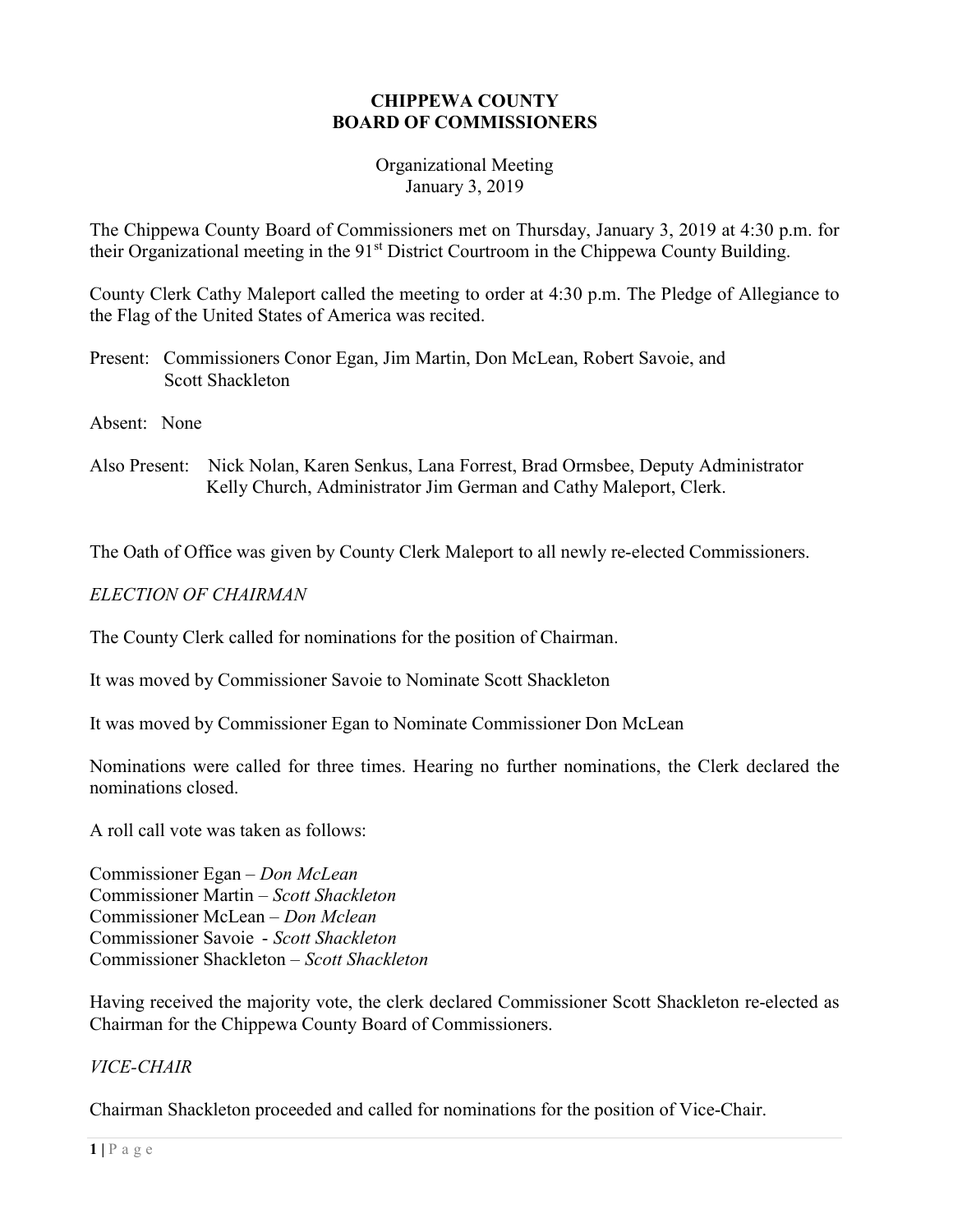It was moved by Commissioner Martin to nominate Don McLean for Vice Chair. Chairman Shackleton called for additional nominations and none were forthcoming. The Chairman proposed that a unanimous ballot be cast for Don McLean. A voice vote was taken as follows:

Yeas: Commissioner Egan, Martin, McLean, Savoie and Chairman Shackleton

## Nays: None

Commissioner Mclean was re-elected as Vice-Chairman for the Chippewa County Board of Commissioners.

# APPROVAL OF AGENDA

It was moved by Commissioner McLean, seconded by Commissioner Savoie, to approve the agenda as presented. On a voice vote, the motion carried.

#### PUBLIC COMMENTS

• No public comments were offered.

# NEW BUSINESS

It was moved by Commissioner Savoie, seconded by Commissioner McLean to approve and accept that which was brought forth from the Health Department. On a voice vote, the motion carried. (See attached page  $1 - 36$ )

#### A) HEALTH DEPARTMENT

- 1) Mission Statement
- 2) Organizational Chart
- 3) Home Health Program Evaluation (new)
- 4) Annual Policy Review
- 5) Prevention Services Manual

# B) APPOINTMENT TO VARIOUS BOARDS, COMMITTEES AND AGENCIES

#### Chippewa County Building Authority - Two Appointments - Expires 12/31/19

 Current Members: James Traynor and Earl Kay Applicants: Earl Kay, Clayton McGahey and James Traynor

#### On a roll call vote:

Commissioner Egan – Clayton McGahey Commissioner Martin – Earl Kay Commissioner McLean – Earl Kay Commissioner Savoie – Earl Kay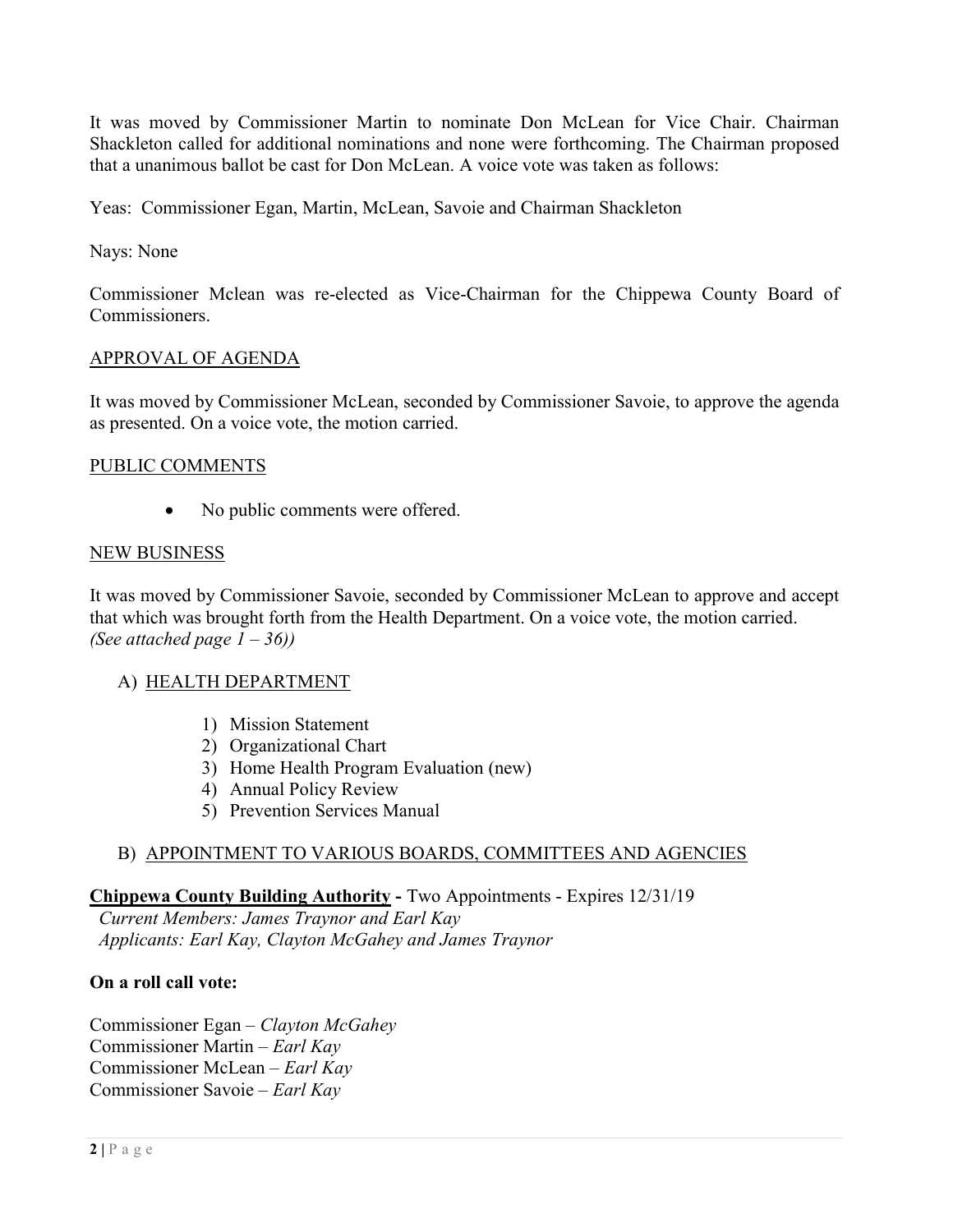Chairman Shackleton – Earl Kay

Having two positions to fill, and additional roll call vote was taken as follows:

Commissioner Egan – James Traynor Commissioner Martin – James Traynor Commissioner McLean – James Traynor Commissioner Savoie – James Traynor Commissioner Shackleton – James Traynor

 Mr. Kay and Mr. Traynor were re-appointed to the Chippewa County Building Authority Board for a term to expire: 12/31/2019.

Building Code of Appeals - three appointments - Expires 12/31/2020 Current members Kathy Cairns, Clayton McGahey, Samuel White Applicants: Kathy Cairns, Clayton McGahey and Samuel White

It was moved by Commissioner McLean, seconded by Commissioner Savoie, to cast a unanimous ballot for re-appointment of the three applicants Kathy Cairns, Clayton McGahey and Samuel White. On a voice vote, the motion carried.

Kathy Cairns, Clayton McGahey and Samuel White were re-appointed to the Building Code of Appeals Board for a term to expire 12/31/2020..

Economic Development Corporation – One Appointment - Expires: 3/31/2024

 Current Members: Don McLean Applicants: Tom Farnquist, Ronald Meister and Don McLean

#### On a roll call vote:

Commissioner Egan – Don McLean Commissioner Martin – Don McLean Commissioner McLean – Don McLean Commissioner Savoie – Don McLean Commissioner Shackleton – Don McLean

Having received a Unanimous ballot, Don McLean was re-appointed to the EDC Board for a term to expire 3/31/2024.

E 9-1-1 – One Appointment - Expires: 12/31/2020 Current member: Earl Kay Applicants: Norman Jahn and Raymond "Rudy" Johnson and Earl Kay

#### On a roll call vote:

Commissioner Egan – Raymond Johnson Commissioner Martin – Rudy Johnson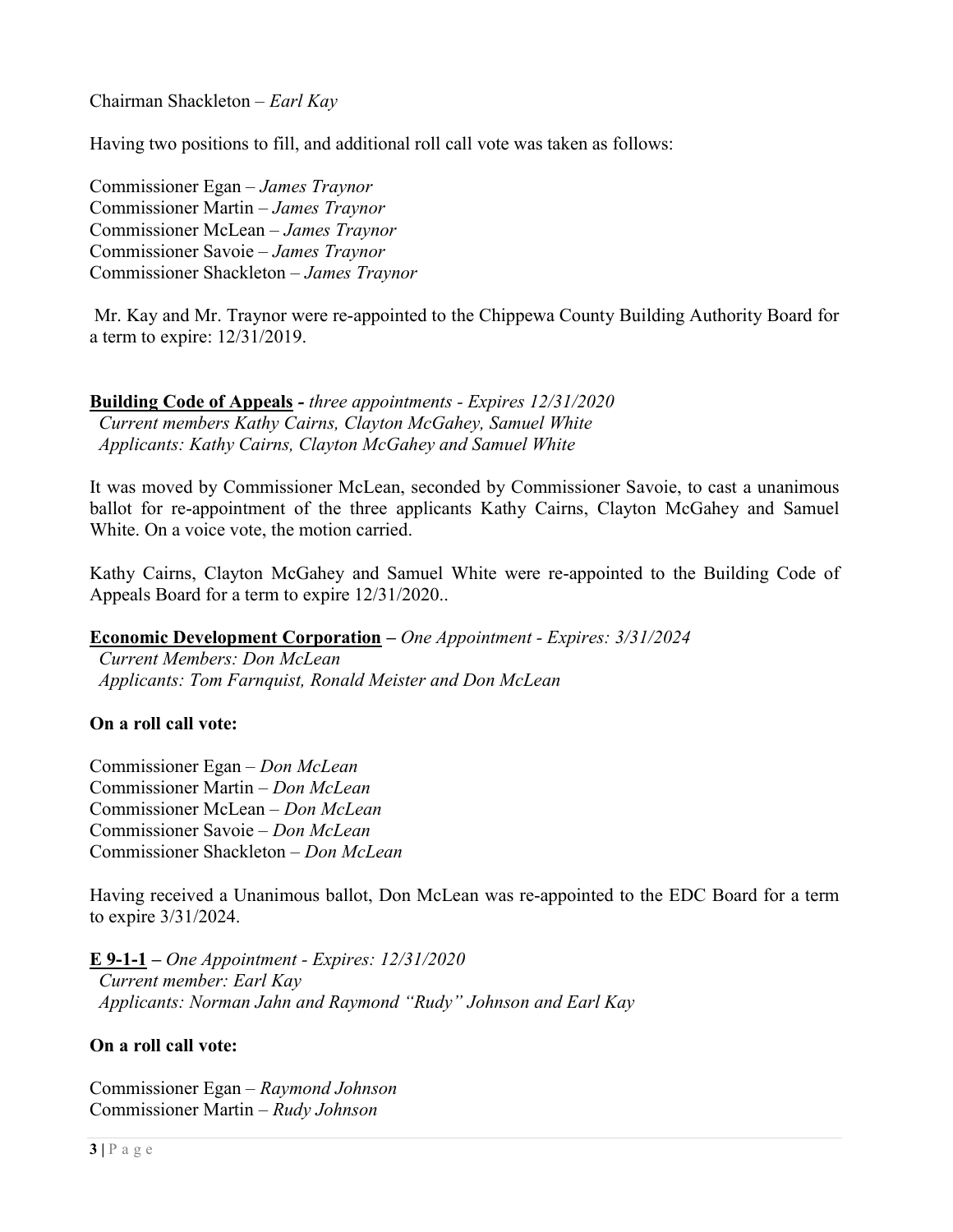Commissioner McLean – Rudy Johnson Commissioner Savoie – Earl Kay Commissioner Shackleton – Earl Kay

Raymond "Rudy" Johnson having received the majority, was appointed to the E -9-1-1 Board for a term to expire 12/31/2020.

Department of Veterans Affairs - One Appointment needed to fill a vacancy - Expires 3/31/2023

 Current Member: James Taylor Applicants: Frederick "Ted" Ludwig II MD, Bradley Ormsbee and James Taylor

# On a roll call vote:

Commissioner Egan – Dr. Ludwig Commissioner Martin – Dr. Ludwig Commissioner McLean – Dr. Ludwig Commissioner Savoie – James Taylor Commissioner Shackleton – James Taylor

Having received the majority, Dr. Ludwig was appointed to the Veterans Affairs Board for a term to expire March 31, 2023.

# Hiawatha Behavioral Health - One Appointment - Expires: 3/31/2022

Current Member: Tom Farnquist.

It was moved by Commissioner McLean, seconded by Commissioner Savoie, to cast a unanimous ballot for Tom Farnquist. On a voice vote, the motion carried.

Tom Farnquist was re-appointed to the Hiawatha Behavioral Health Board for a term to expire: 3/31/2020

Road Commission - One Appointment - Expires 12/31/2024 Current member: Bradley Ormsbee Applicants: Tom Farnquist, Raymond "Rudy" Johnson and Bradley Ormsbee

# On a roll call vote:

Commissioner Egan – Brad Ormsbee Commissioner Martin – Brad Ormsbee Commissioner McLean – Brad Ormsbee Commissioner Savoie – Brad Ormsbee Chairman Shackleton: - Brad Ormsbee

Bradley Ormsbee having received a unanimous ballot, was re-appointed to the Road Commission Board for a term to expire 12/31/2024.

Superior District Library Board - One Appointment - Expires: 12/31/2021 Current member: Nancy Berkompas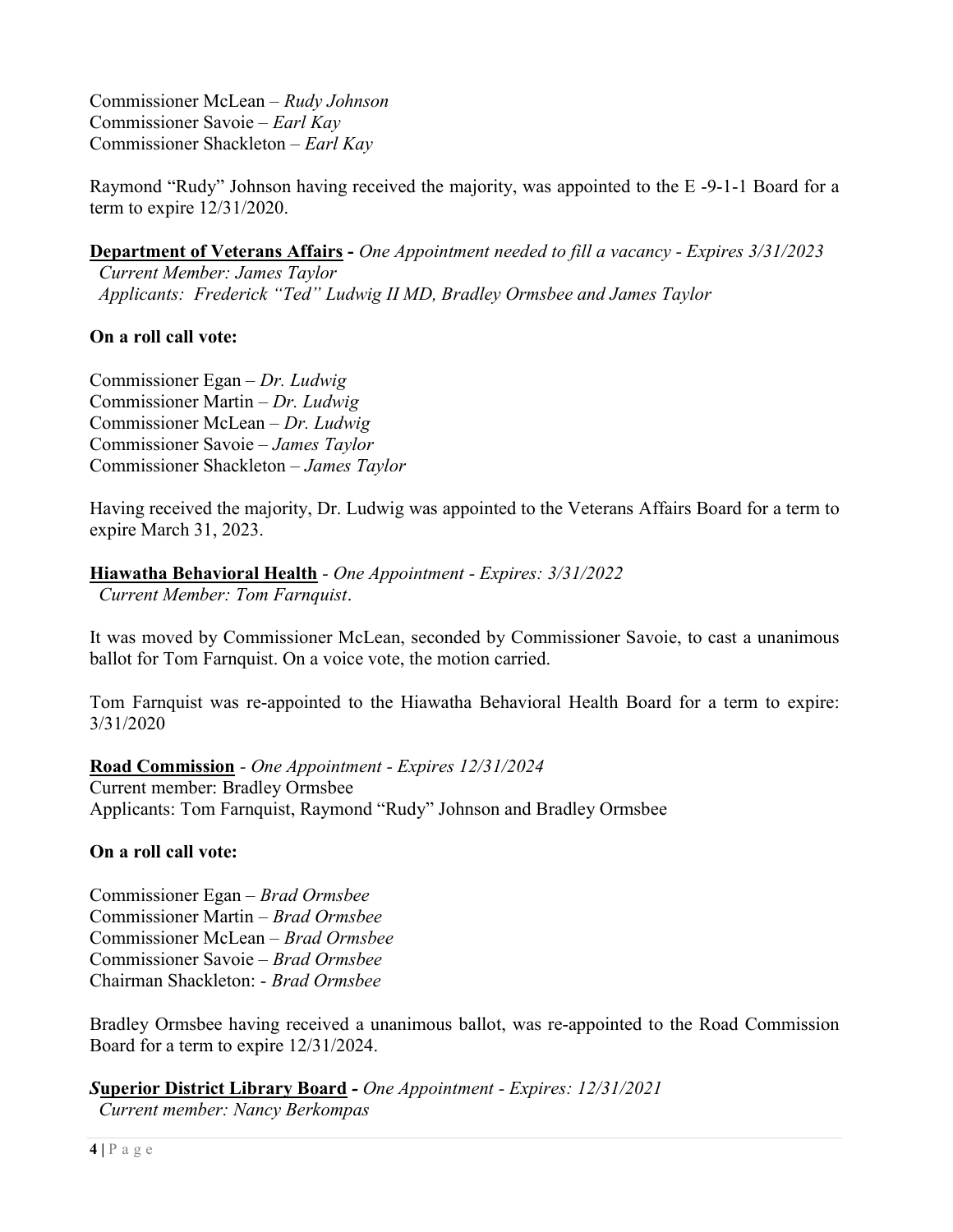It was moved by Commissioner McLean, seconded by Commissioner Savoie, to cast a unanimous ballot for Nancy Berkompas. On a voice vote, the motion carried.

Nancy Berkompas was re-appointed to the Superior District Library Board for a term to expire 12/31/2021.

# EUP Transportation Authority – One Appointment – Expires: 12/31/2021

 Current member: Frank Sasso Applicants: Tom Farnquist, Raymond "Rudy" Johnson, Robert Laitinen, Jennifer Mcleod, Timothy Moher and Frank Sasso.

# On a roll call vote:

Commissioner Egan – Rudy Johnson Commissioner Martin – Jennifer McLeod Commissioner McLean – Tom Farnquist Commissioner Savoie – Jennifer McLeod Chairman Shackleton – Jennifer McLeod

Having received the majority vote, Jennifer McLeod was declared appointed to the EUP Transportation Authority Board for a term to expire: 12/31/2021.

War Memorial Hospital – One Appointment Expires 12/31/2022

 Current Member: Scott Shackleton Applicants: Conor Egan, Raymond "Rudy" Johnson, Frederick "Ted" Ludwig II MD, Clayton McGahey, Mark Savoie, Scott Shackleton and David Thomas.

Chairman Shackleton noted that he was appointed by the Hospital Board through their system on Friday, December 28, 2018. This gives the county an opportunity to consider a new person to the War Memorial Hospital Board Committee.

#### On a roll call vote:

Commissioner Egan – Conor Egan Commissioner Martin – Mark Savoie Commissioner McLean – Conor Egan Commissioner Savoie – Mark Savoie Chairman Shackleton – Mark Savoie

Mark Savoie having received the majority vote was appointed to the War Memorial Hospital Board for a term to expire: 12/31/2022.

U.P. State Fair Authority – One Appointment – Expires 12/31/2021 Current Member: Jake Campbell Applicants: Jerald "Jake" Campbell and Bradley Ormsbee

# On a roll call vote: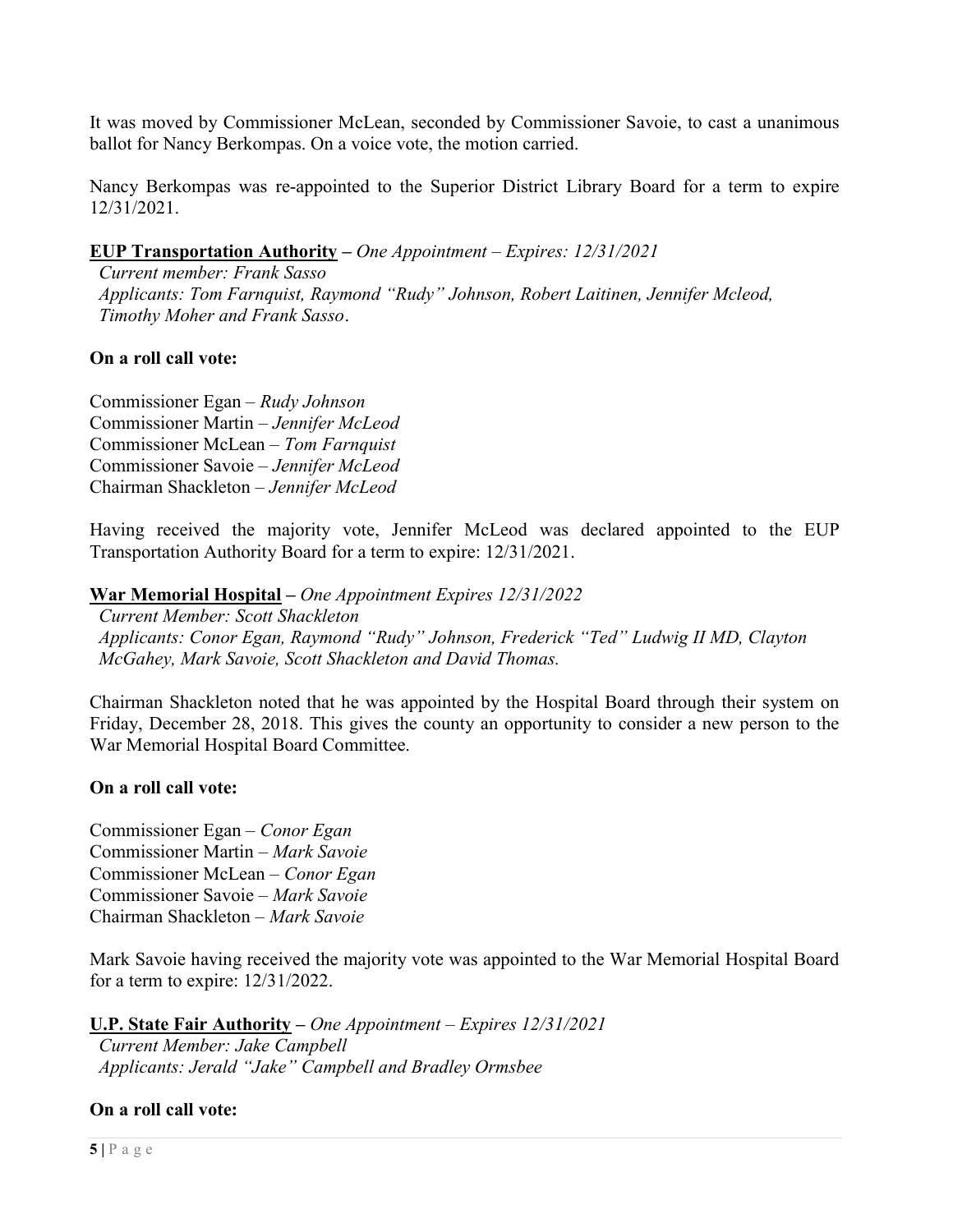Commissioner McLean – Jake Campbell Commissioner Martin – Jake Campbell Commissioner Egan – Jake Campbell Commissioner Savoie – Bradley Ormsbee Chairman Shackleton: - Bradley Ormsbee

Having received a majority vote, Jake Campbell was re-appointed to the U.P. State Fair Authority Board for a term to expire 12/31/2021.

Jury Commission – One Appointment - Expires 4/30/2023 Current Member: Bradley Ormsbee Applicants: Norman Jahn and Bradley Ormsbee

# On a roll call vote:

Commissioner Egan – Brand Ormsbee Commissioner Martin – Brad Ormsbee Commissioner McLean – Brad Ormsbee Commissioner Savoie – Brad Ormsbee Chairman Shackleton - Brad Ormsbee

Having received a unanimous ballot, Mr. Ormsbee was re-appointed to the Jury Commission for a term to expire 4/30/2023.

It was moved by Commissioner McLean, seconded by Commissioner Martin, that Norman Jahn be appointed as an alternate to the Jury Commission for a term to expire: 4/30/2023. On a voice vote, the motion carried.

# UP 9-1-1 Authority Board

It was moved by Commissioner Savoie, seconded by Commissioner McLean, to re-appoint Missy Robbins to the Upper Peninsula 9-1-1 Authority Board. On a voice vote, the motion carried.

#### Chairman's Appointments

Chairman Shackleton proposed that the Board and Committee Appointments stay the same with the exception of Community Action Agency which needs only one appointment. Commissioner McLean is the current member and such will be continued.

Board of Public Works

Term of Office All Commissioners

# Community Action Agency (includes Small Cities):

Term of Office Commissioner McLean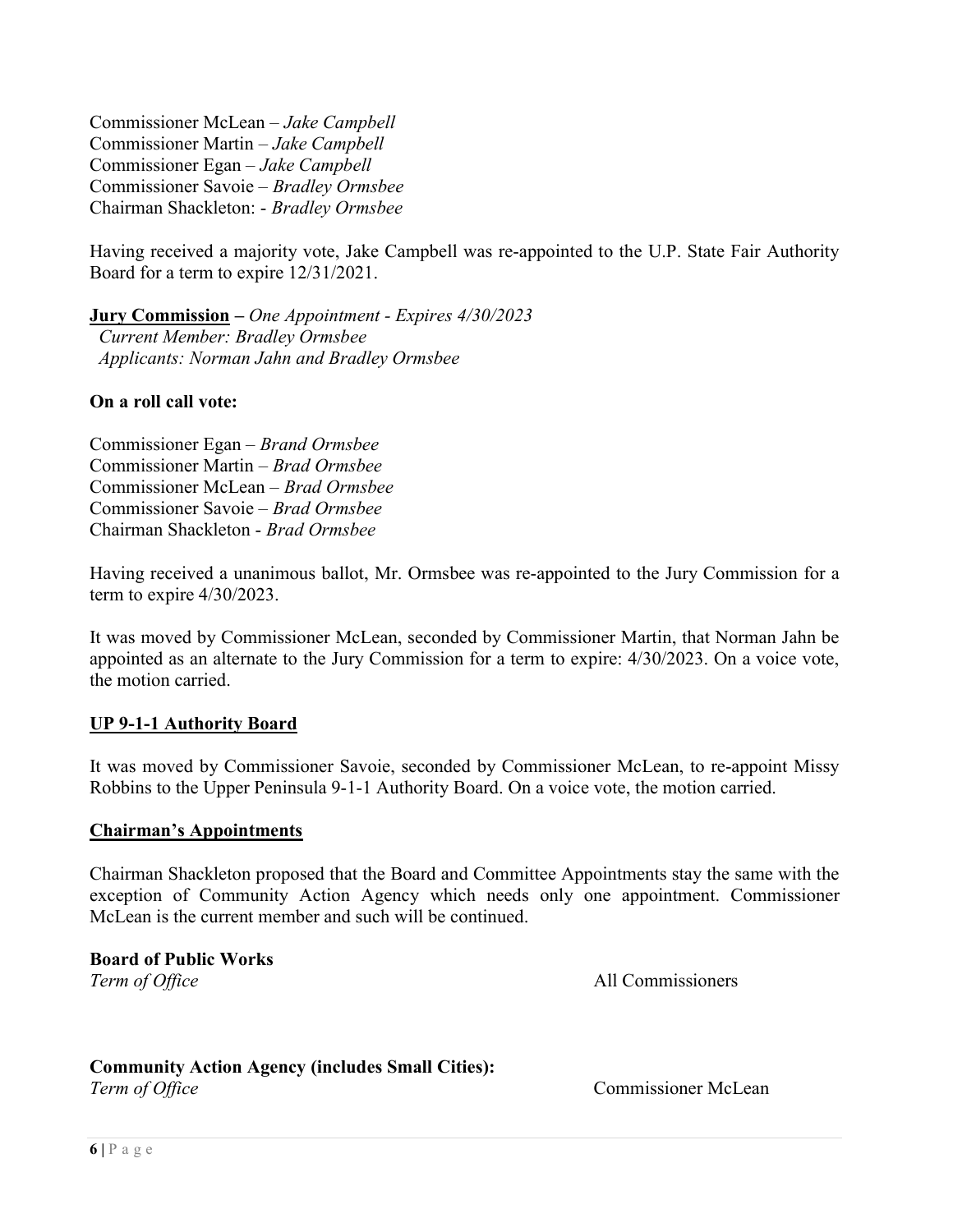| <b>County/City Liaison Committee:</b>                            |                                      |
|------------------------------------------------------------------|--------------------------------------|
| Term of Office                                                   | <b>Commissioner Jim Martin</b>       |
| Term of Office                                                   | <b>Commissioner Scott Shackleton</b> |
| <b>County/Township Liaison Committee:</b>                        |                                      |
| Term of Office                                                   | Commissioner Don McLean              |
| Term of Office                                                   | Commissioner Conor Egan              |
| Term of Office                                                   | <b>Commissioner Robert Savoie</b>    |
| <b>Department of Veterans Affairs Liaison:</b>                   |                                      |
| Term of Office                                                   | <b>Commissioner Savoie</b>           |
| <b>Prison Liaison:</b> (Commissioners and/or Administrator)      |                                      |
| Term of Office                                                   | <b>Commissioner McLean</b>           |
| Term of Office                                                   | <b>Administrator German</b>          |
| <b>Upward Talent Council (EUP/Michigan Works):</b>               |                                      |
| Term of Office                                                   | <b>Commissioner McLean</b>           |
| Term of Office                                                   | <b>Commissioner Egan</b>             |
| <b>Chippewa County Recycling Committee:</b> (All Term of Office) |                                      |
| <b>Board Chair</b>                                               | <b>Commissioner Shackleton</b>       |
| County Administrator                                             | Administrator German                 |
| <b>Regional Planning and Development:</b>                        |                                      |
| Term of Office                                                   | <b>Commissioner McLean</b>           |
| Term of Office                                                   | Commissioner Egan                    |
| <b>Eastern U.P. Regional Trails Consortium Representative:</b>   | Commissioner Egan                    |
| <b>Central Dispatch Board of Directors:</b>                      |                                      |
| Term of Office                                                   | <b>Commissioner Savoie</b>           |
| County Administrator                                             | Administrator German                 |
| <b>UPCAP</b>                                                     |                                      |
| Term of Office                                                   | <b>Commissioner McLean</b>           |
| <b>UP RC&amp;D</b>                                               |                                      |
| Term of Office                                                   | <b>Administrator German</b>          |
| <b>Emergency Food &amp; Shelter National Board Program</b>       |                                      |
| Term of Office                                                   | <b>Commissioner Martin</b>           |

County Commission Committees (All Term of Office)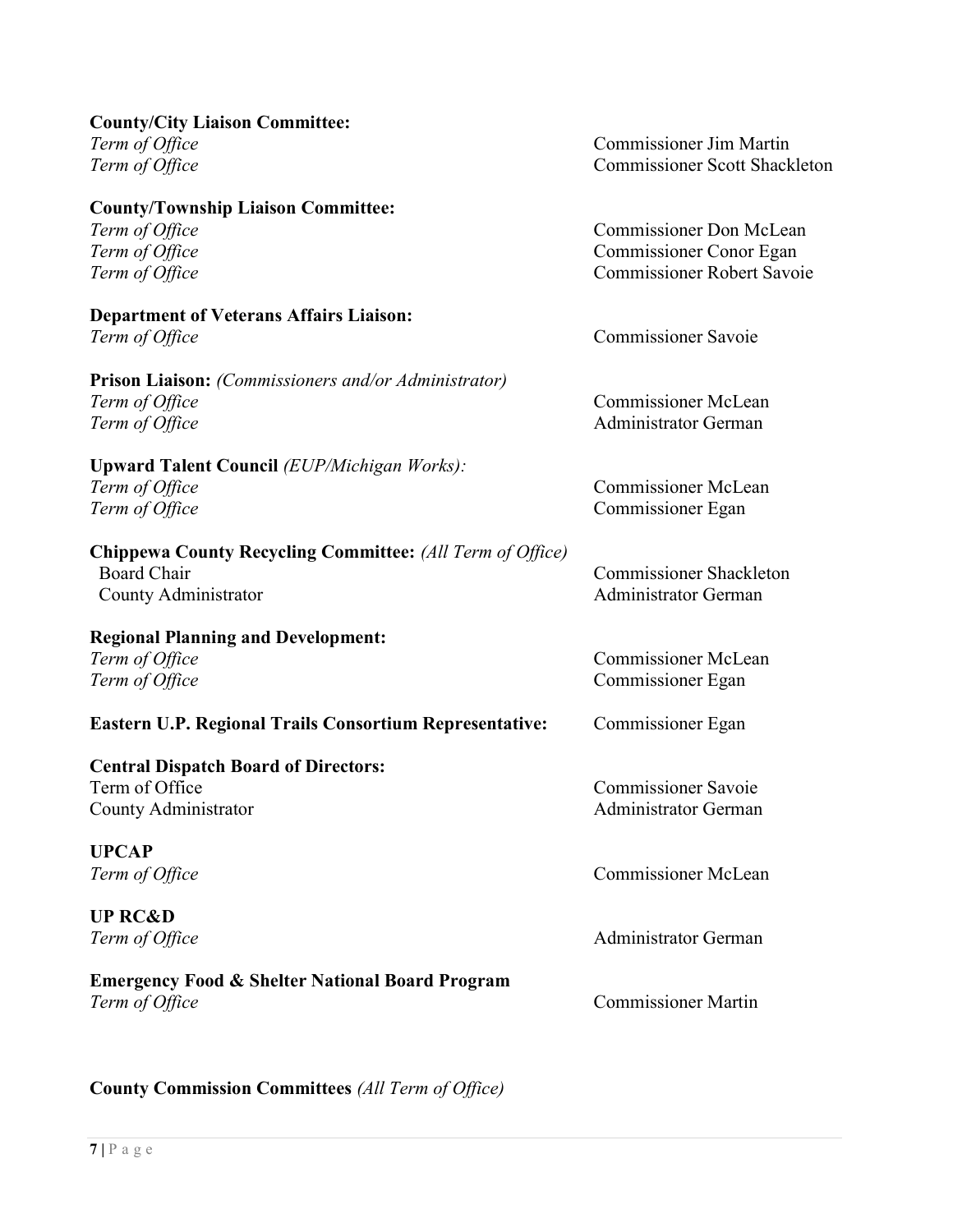## Finance

All County Commission Members - Chair Commissioner Martin, Vice Chair Commissioner McLean

# Building, Grounds and Jail/Legislative and Natural Resources/Information Technology

 Chairman: Commissioner Savoie Committee members: Commissioner McLean and Commissioner Martin

#### Personnel/Equalization and Apportionment/Transportation/Health and Social Services Chairman Commissioner Egan Committee members: Commissioner Shackleton and Commissioner Savoie

# MEETING SCHEDULE AND TIMES AND HOLIDAY SCHEDULE

It was moved by Commissioner Savoie, seconded by Commissioner McLean, to accept the 2019 Meeting Schedule as follows:

Unless posted otherwise, the Chippewa County Board of Commissioners will meet on the second Thursday of each month in the District Court Room of the County Building beginning at 4:30 p.m.

> February 14, 2019 – 4:30 p.m. March 14, 2019– 4:30 p.m. April 11, 2019– 4:30 p.m. May 16, 2019– 4:30 p.m. June 13, 2019– 4:30 p.m. July 18, 2019– 4:30 p.m. (Third Thursday) August 15, 2019– 4:30 p.m. September 12, 2019– 4:30 p.m. October 17, 2019– 4:30 p.m. November 14, 2019– 4:30 p.m. December 19, 2019 – 4:30 p.m. (Third Thursday)

#### 2019 Finance, Claims and Accounts Committee Meetings

Unless posted otherwise, the Chippewa County Board of Commissioners' Finance, Claims and Accounts Committee will meet on the Thursday prior to the second Monday of each month in the District Court Room of the County Building beginning at 4:30 p.m.

> February 7, 2019– 4:30 p.m. March 7, 2019– 4:30 p.m. April 4, 2019– 4:30 p.m. May 9, 2019– 4:30 p.m. June 6, 2019– 4:30 p.m. July 11, 2019 – 4:30 p.m. (Second Thursday) August 8, 2019 – 4:30 p.m. September 5, 2019– 4:30 p.m. October 10, 2019– 4:30 p.m.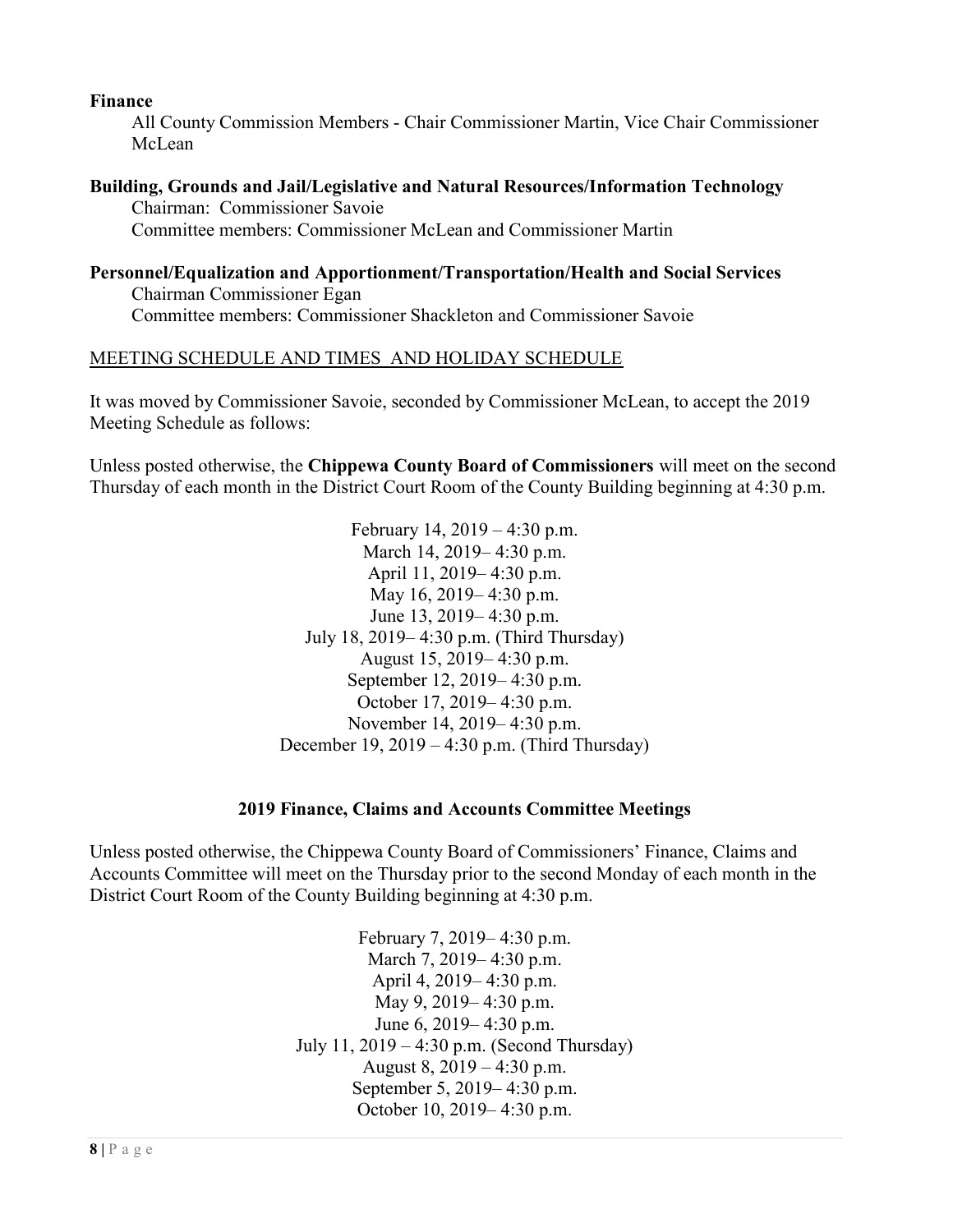November 7, 2019– 4:30 p.m. December 12, 2019– 4:30 p.m. (Second Thursday)

On a voice vote, the motion carried.

It was moved by Commissioner Egan, seconded by Commissioner McLean to accept the 2019 Chippewa County Holiday Schedule as follows:

# 2019 Chippewa County Holiday Schedule

Tuesday, January 1, 2019 – New Year's Day Monday, January 21, 2019 – Martin Luther King Day Monday, February 18, 2019 – President's Day Friday, April 19, 2019 – Close at Noon – Good Friday Monday, May 27, 2019 – Memorial Day Thursday, July 4, 2019 – Independence Day Monday, September 2, 2019 – Labor Day Monday, November 11, 2019 – Veterans Day Thursday, November 28, 2019 – Thanksgiving Day Friday, November 29, 2019 – Day after Thanksgiving Tuesday, December 24, 2019 – Christmas Eve Wednesday, December 25, 2019 – Christmas Day Thursday, December 26, 2019 – Day after Christmas Tuesday, December 31, 2019 – New Year's Eve Wednesday, January 1, 2020 – New Year's Day

On a voice vote, the motion carried.

# COUNTY BY-LAWS AND RULE OF PROCEDURE

It was moved by Commissioner Savoie, seconded by Commissioner Martin, to accept the By-laws and Rules of Procedure. (See Attached page  $57 - 69$ )

On a voice vote, the motion carried.

#### ANNUAL POLICY REVIEW

It was moved by Commissioner Savoie, seconded by Commissioner Martin, to approve the Board Policies for 2019 (See Attached page 68-69)

On a voice vote, the motion carried.

#### RESOLUTION 19-01 VAPING

It was moved by Commissioner McLean, seconded by Commissioner Martin, to approve Resolution 19-01 as follows: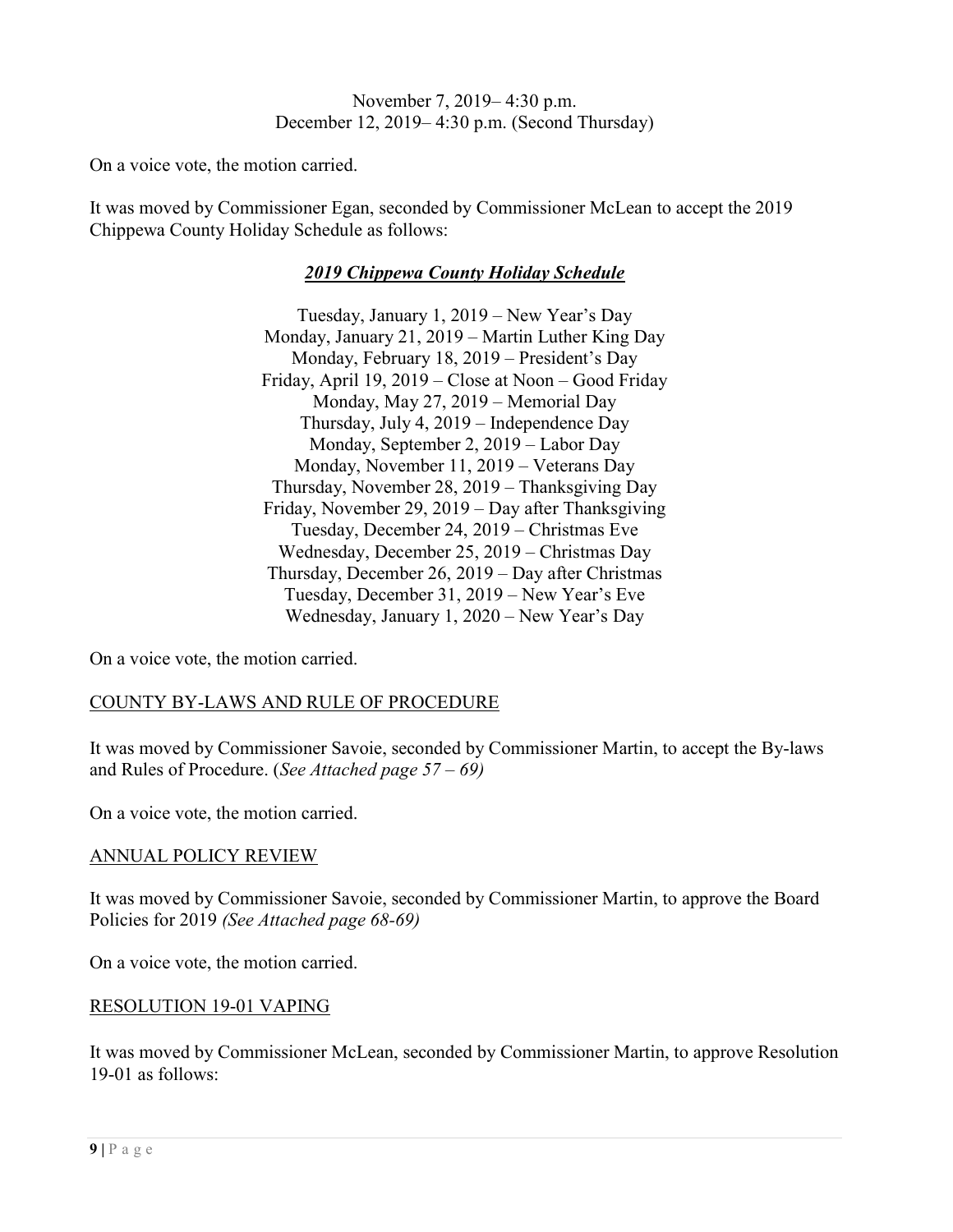#### RESOLUTION NO. 19-01 REQUESTING STATE RESEARCH AND ACTION ON YOUTH VAPING

- WHEREAS, the Chippewa County Board of Commissioners has heard concerns from K-12 school superintendents regarding youth vaping and the high percentage of youth who now participate in vaping
- WHEREAS, the Chippewa County Board of Commissioners asks that Michigan Department of Health and Human Services for a comprehensive and effective study which addresses the need for a health-related policy and regulations for use of electronic smoking devices (ESDs); and for the Michigan legislature to pass appropriate laws regarding youth vaping
- WHEREAS, the emergence of (ESDs) and the surge in vaping among our youth demands a widespread and effective response; to help regulate and to prevent youth use and potential addiction to nicotine products; and
- WHEREAS, the laws regulating vaping and tobacco use are most appropriately determined at the state level
- WHEREAS, tobacco-free environments and smoke-free policies have been demonstrated to encourage smokers to quit, discourage youth from starting and alter the perception of adolescents as to the social acceptability of smoking;
- NOW THEREFORE, BE IT RESOLVED that, in order to protect the health of youth in our communities and to prevent the lifelong consequences of addiction and associated possible negative health consequences, and to serve as a model for other States and governments, we are asking that the State of Michigan to research the ESDs issue, relative to potential health concerns, to work with the public schools administration and to take action which will govern the use of ESDs.
- BE IT FURTHER RESOLVED this resolution will be forwarded to all counties in Michigan, State Representative Lee Chatfield, State Senator Wayne Schmidt, Governor Gretchen Whitmer, the Michigan Townships Association, the Michigan Municipal League and the Michigan Association of Counties, seeking to address the problem of youth vaping by designating this as a public health priority

#### A VOTE WAS TAKEN AS FOLLOWS

AYES: Commissioners Egan, Martin, McLean, Savoie and Chairman Shackleton

#### NAYS: None

## THE RESOLUTION WAS DECLARED ADOPTED.

#### APPROVE DECEMBER CLAIMS AND ACCOUNTS

It was moved by Commissioner Savoie, seconded by Commissioner Martin, to approve the December Claims and Accounts. On a voice vote, the motion carried.